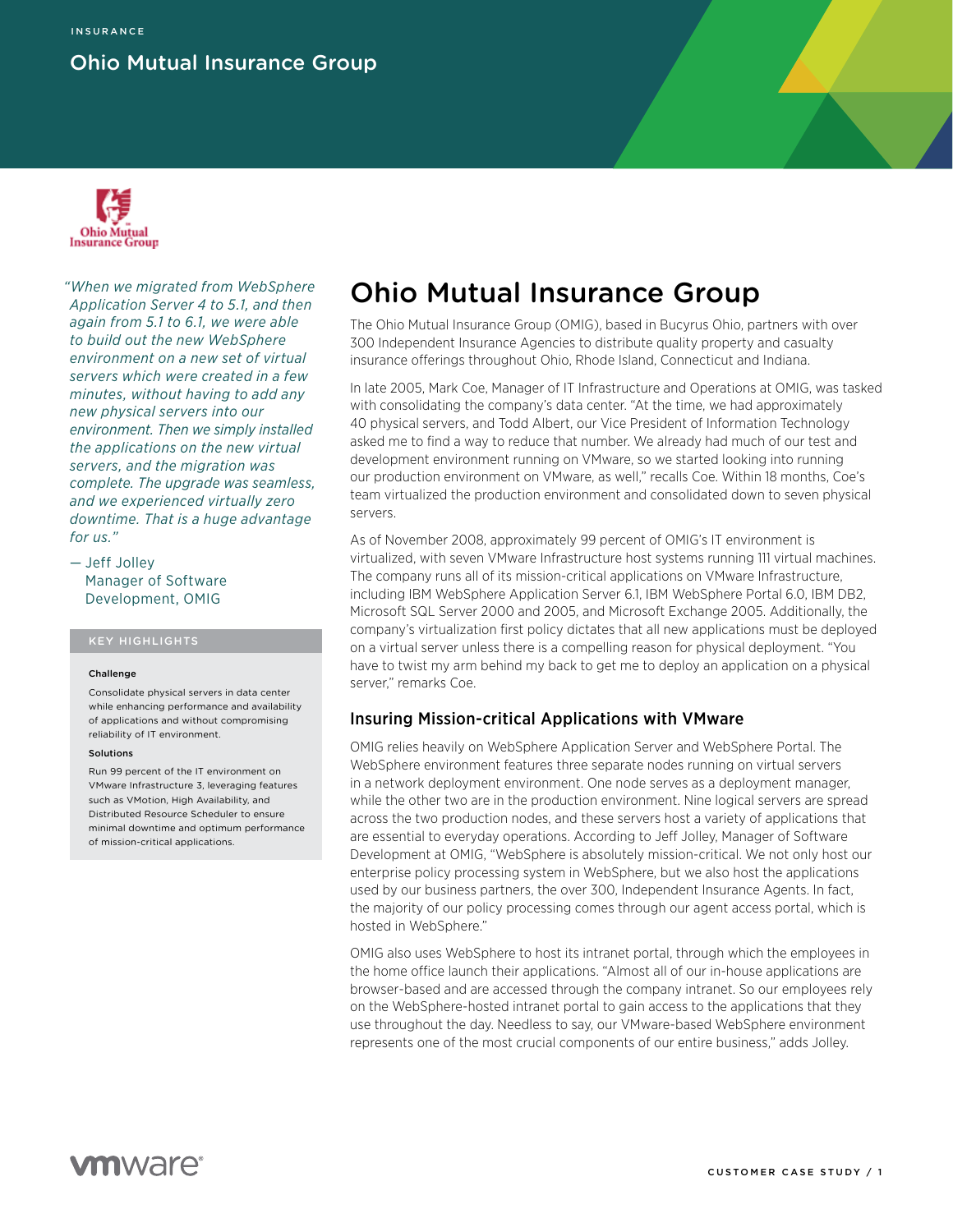- VMware Infrastructure 3 Enterprise, featuring:
- VMware ESX 3.5
- VMware VMotion
- VMware vCenter
- VMware High Availability (HA)
- VMware Distributed Resource Scheduler (DRS)

*"One of the main challenges in any database environment is disk space, or lack thereof. Before virtualizing the DB2 environment, we were always looking for ways to trim back the data to allow for enough space on the server. The physical server that we had our production data warehouse on had as many disk drives as it could handle; to give that server any more storage, we would have had to move it to another physical server. With VMware, we can easily bring more disk space to the data warehouse environment if we need to. As far as high availability is concerned, we have never had any of our databases go down in the VMware environment. They have been migrated with VMotion innumerable times without any issues whatsoever. I actually sleep better at night knowing that if a physical server fails, that DB2 instance will restart on another server thanks to VMware HA."*

— Michael Hoff Systems Administrator, OMIG With regard to IBM support of its products on VMware, Jolley recounts his experience at IBM's primary WebSphere conference: "While attending the IBM Impact Conference, I noticed over the past couple of years that IBM WebSphere is really embracing the VMware environment. Three to four years ago, VMware was still quite an unknown and not really supported, but it's fully supported now."

Another virtualized application that is critical to the company is IBM DB2. OMIG runs DB2 Enterprise Edition 8.2 and DB2 Express 8.2 on seven virtual machines, with databases of up to 100 GB. The company's data warehouse test and production environments are hosted on DB2 Enterprise Edition, and several in-house applications with smaller databases are hosted on DB2 Express. "The data warehouse environment is used extensively by our Statistical Reporting Department, which compiles key performance indicator reports used by our Senior Management and our independent agency partners on a daily basis. That's a critical function for our company. And many of the in-house applications that are important to our organization rely on DB2," explains Michael Hoff, Systems Administrator at OMIG, who is also responsible for database administration.

Microsoft SQL Server 2000 and 2005 and Microsoft Exchange Server 2005, which are also virtualized, play a vital role in OMIG's daily operations. "Our entire Exchange environment, with approximately 200 mailboxes, is virtualized. And we use Exchange in conjunction with another virtualized application, Symantec Enterprise Vault, for email archiving. Then, we have about a dozen virtual machines running SQL Server for a variety of databases that are as small as 30 GB and as large as 150 GB. We have a SQL back end for a number of components that support our policy management system, and our image management system is also a SQL database. These are all key databases that support our employees and independent agency partners, who need to be able to readily access data from our policy systems to do their jobs effectively. So we really rely on VMware virtualization for the vast majority of our day-to-day operations," says Hoff.

### Beyond Server Consolidation: VMware Infrastructure Farreaching Benefits

Although OMIG's primary motivation for virtualization was server consolidation, the company quickly realized the full value of running its IT environment on VMware Infrastructure. According to Coe, "We were pleasantly surprised to see what VMware could do with distributed resources, high availability, and VMotion capabilities, of which we weren't aware at first. But once we realized what VMware was capable of, we were able to leverage its many features to create a robust and reliable environment."

Among the numerous advantages VMware Infrastructure provides in the administration of applications, rapid server provisioning is paramount. "When we migrated from WebSphere Application Server 4 to 5.1, and then again from 5.1 to 6.1, we were able to build out the new WebSphere environment on a new set of virtual servers which were created in a few minutes, without having to add any new physical servers into our environment. Then we simply installed the applications on the new virtual servers, and the migration was complete. The upgrade was seamless, and we experienced virtually zero downtime. That is a huge advantage for us." says Jolley. OMIG experienced a similarly smooth transition during its recent vCenter upgrade, and Jolley feels confident about the upcoming DB2 upgrade: "IBM recommends installing new instances of DB2 9.5 and then restoring database backups from the 8.2 environment into the new 9.5 environment. So, again, it will be a breeze with VMware."